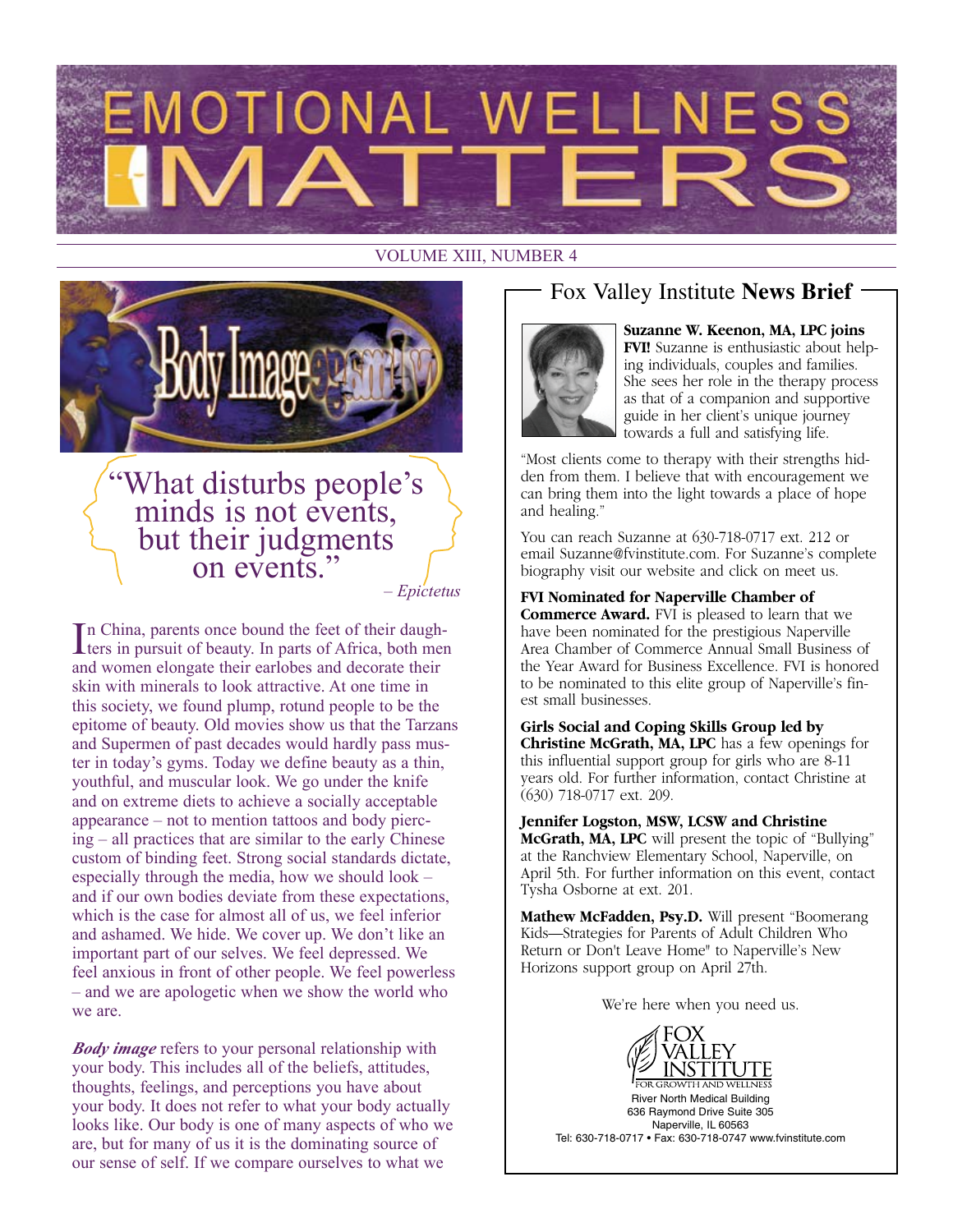are *supposed* to look like, we come up short and this brings up negative feelings about who we are. We forget that our inner or essential self has many wonderful attributes. We do not have to harbor negative feelings about ourselves because our external appearance may not conform to current social norms. We may be a few pounds overweight, but that does not mean that people are going to reject us if we show our special inner qualities to other people – like our warmth, our caring, our social skills, and our intelligence. These latter qualities are what matter most in our relationships with others.

Many people would rather change their bodies than change their body image. They prefer to undergo plastic surgery, starvation diets, and extreme workouts rather than focus on learning to like their bodies. Your body image has little to do with your body's outward appearance. It is much more meaningful to learn to appreciate your uniqueness – you are unlike any other person in the world and this is a cause for celebration.

**B**ody image problems generate other problems<br>in our lives. People with negative body images, for example, have problems with *self-esteem*. Poor self-esteem means feeling personally inadequate, and this influences how to we relate to the world – our families, friends, and jobs. Body image problems are also linked to our *gender identity*, or how we feel about our masculinity or femininity. They are linked to *depression* and feelings of despair about our lives. They are correlated with *anxiety* in social situations so that we may limit our interactions with other people and fail to try new experiences. Body image issues can have a strong negative impact on healthy *sexual behavior*. And they provide the ground from which *eating disorders* develop.

#### Addressing Body Image Problems

**N** Jorking on body image issues entails changing  $\bf{V}$  our definition of our body from negative to positive. In order to do this, we need to understand that societal standards are ever-changing and that few people can live up to them. It is not helpful to compare ourselves to social ideals that are unattainable – and besides, even if we could achieve them, that would be no guarantee of a happy life. Our inner qualities are much more important for achieving happiness. Furthermore, we tend to judge ourselves much more harshly than other people do. Most people are more concerned about their own self-presentation rather than how someone else looks.

Let's look at a few of the issues that should be addressed in order to acquire a more positive body image.

#### *Take an Inventory of Your Body*

Inderstand both the strengths and weaknesses in your body image. You are probably satisfied with some aspects of your body. The parts of your body that are problematic for you, unfortunately, stand out and may outweigh the more positive parts. Identify the features of your body that you like and those parts that you don't like (for example, your weight, your face, your physical strength, your hair, and different parts of your body). Next identify the degree of distress you experience in various social situations due to your physical appearance. Then it is helpful to examine the private thoughts you have about your physical appearance – some of these thoughts are probably positive ("I like the way clothes look on me"), while others are negative ("I don't feel as free as more attractive people seem to feel"). Before developing a more positive body image, it is helpful to know in detail what areas are the problem, what their impact is, and how you define them.

#### *Where Did Your Body Image Issues Come From?*

Research has shown that people who have had weight problems in the past still show dissatisfaction with their bodies once they have lost their excess weight. We remember our negative perceptions of our bodies from the past, and these perceptions become part of our body image. Childhood can be a challenging time because of the teasing that often occurs – and for most kids, the focus of teasing is on the face and head, as well as weight. Facial acne during the teens can have a lasting effect, well into adulthood, on our body image, self-confidence, and aspirations. Most teasing comes from siblings and from peers at school. Children and adolescents go through a period of their lives when it is important to establish credibility in the social world and to conform to social norms, a goal that can be defeated when they are teased about their looks. Our old body images have a long memory.

In order to change your body image, it is helpful to understand where the old wounds came from, how understand where the old wounds came from, how you felt at the time, and what influence the teasing had on your behavior. Working with a professional therapist can make this a particularly enlightening experience in which you can begin to repair the old damage and move into a new self-definition where you can see your body from a more integrated perspective.

**This newsletter is intended to offer general information only and recognizes that individual issues may differ from these broad guidelines. Personal issues should be addressed within a therapeutic context with a professional familiar with the details of the problems. ©2006 Simmonds Publications: 5580 La Jolla Blvd., #306, La Jolla, CA 92037 Website ~ www.emotionalwellness.com**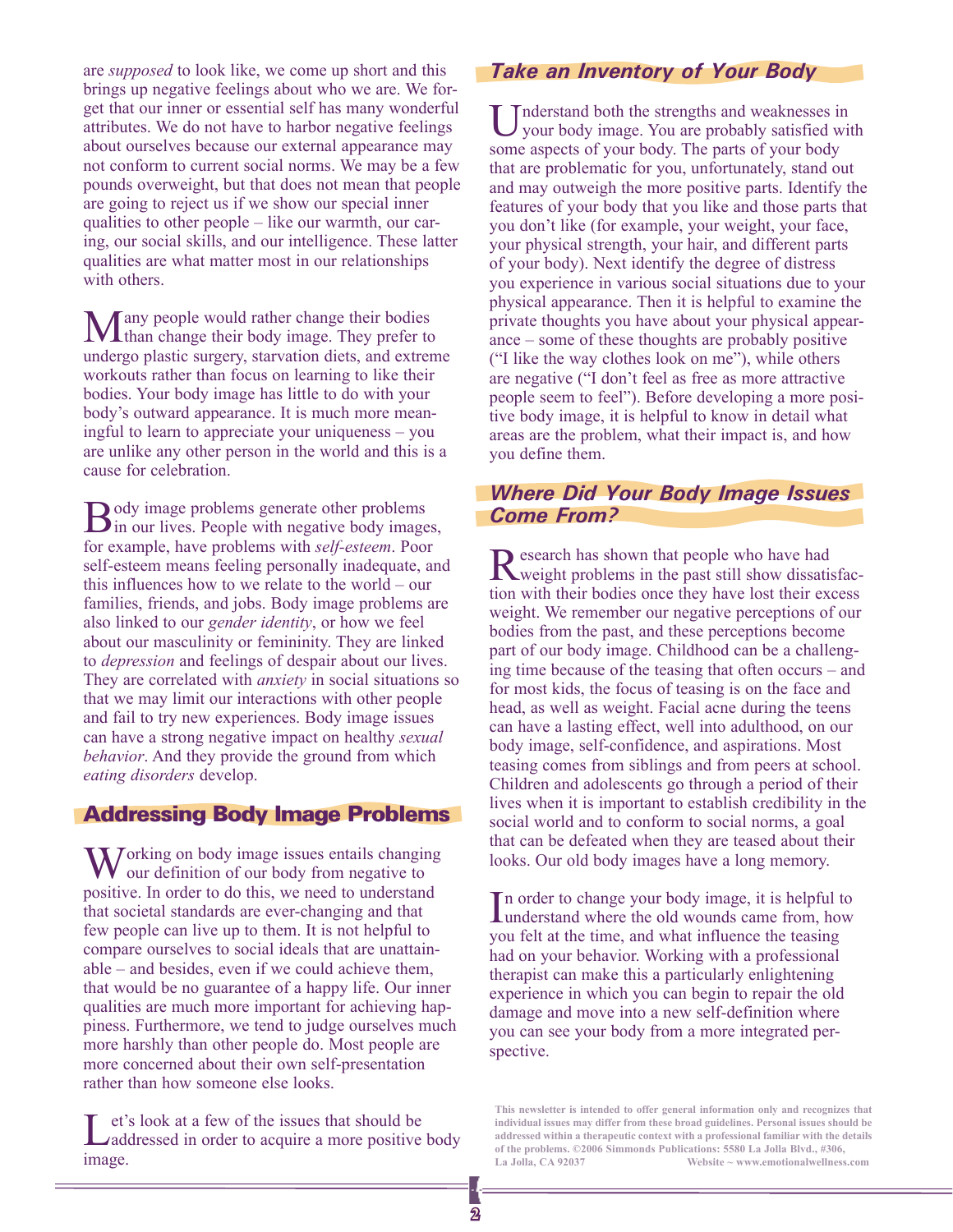#### *Work on the Anxiety Associated with Negative Body Image*

I magine being able to look calmly in the mirror and,<br>without feeling any anxiety at all, focus on the parts magine being able to look calmly in the mirror and, of your body that have always caused you embarrassment. In fact, you would be able to examine your problematic body areas and feel happy and relaxed.

 $\mathbf{W}$  orking with a therapist, you would first learn how to achieve body relaxation through a variety of techniques, including *diaphragmatic breathing, progressive muscle relaxation, meditation*, and *guided visual imagery*. Other techniques include *self-hypnosis* and *biofeedback*. You would set aside some time each day to practice these techniques until you are able achieve the skill to voluntarily bring your body to a state of complete relaxation.

Once that is achieved, you would then move into a technique called *systematic desensitization*. You would first identify several areas of your body and then rank them from "satisfied with" to "dissatisfied with." Starting with the area that causes you little anxiety, you would put yourself into a relaxed state, imagine looking at that body area, put yourself back into the relaxed state, then open your eyes and look at that body area in a mirror for a few seconds. Repeat the process, but increase the time you look at your body with each exposure, and remember always to go back to the relaxed state until you feel completely calm before looking at your body again. Then do the same thing with the body area that causes you more anxiety than the first. Finally you'll be able do this with the body areas that cause you the most anxiety. It is important to work with a therapist as you learn this technique, although you will do your work with the mirror in private.

#### *Question Your Assumptions*

 $\mathbf{W}^{\text{e}}$  all make assumptions about the world we live in, and these assumptions determine how we interpret reality. For example, we may assume that the only way people could ever like their looks is to change them. Or, we might assume that a person's outward appearance is a reflection of their inner personality. We might assume that the first thing people look at when they meet you is your physical appearance. In addition, perhaps we assume that the only way to have a good life is to be physically attractive. All of these are faulty assumptions that are simply not true.

 $\mathbf{W}$  ith the help of a therapist, try to identify your assumptions about your body. Examine the thoughts you have that logically follow from these

assumptions. Identify the feelings you have that are associated with your assumptions. By examining these faulty assumptions, we can begin to have more constructive and reality-oriented thoughts about our bodies. When we change our thoughts, our feelings will follow.

#### *Become Aware of Your Cognitive Distortions*

We make mistakes in how we think about our bodies, and it is helpful, in consultation with a therapist, to learn how we twist reality by using cognitive distortions. For example, we may use *polarized thinking* ("Either I'm beautiful or I'm ugly") where there are no in-betweens. Or we may resort to *unrealistic comparisons*, like comparing your own looks with a model in a magazine (ignoring that the model's photo was taken by a professional photographer and that the flaws have been airbrushed out of the photo). We often engage in *selective attention* by, for example, focusing on a flaw in our appearance and then magnifying it ("This wart on my chin makes me look like the biggest ogre on the planet"). We may engage in a cognitive distortion called *projection* ("If I think I'm ugly, then everyone I meet must think that way too"), where we attribute to others our own way of thinking.

#### *Celebrating Your Body and Your Self*

Once you have addressed the factors that contribute to a negative body image, you can put your energy into self-acceptance instead of hiding yourself from others. You can find joy in expressing who you are to others. You will be in a position to celebrate your own unique self and take pride in the fact that you are like no other person in the world.